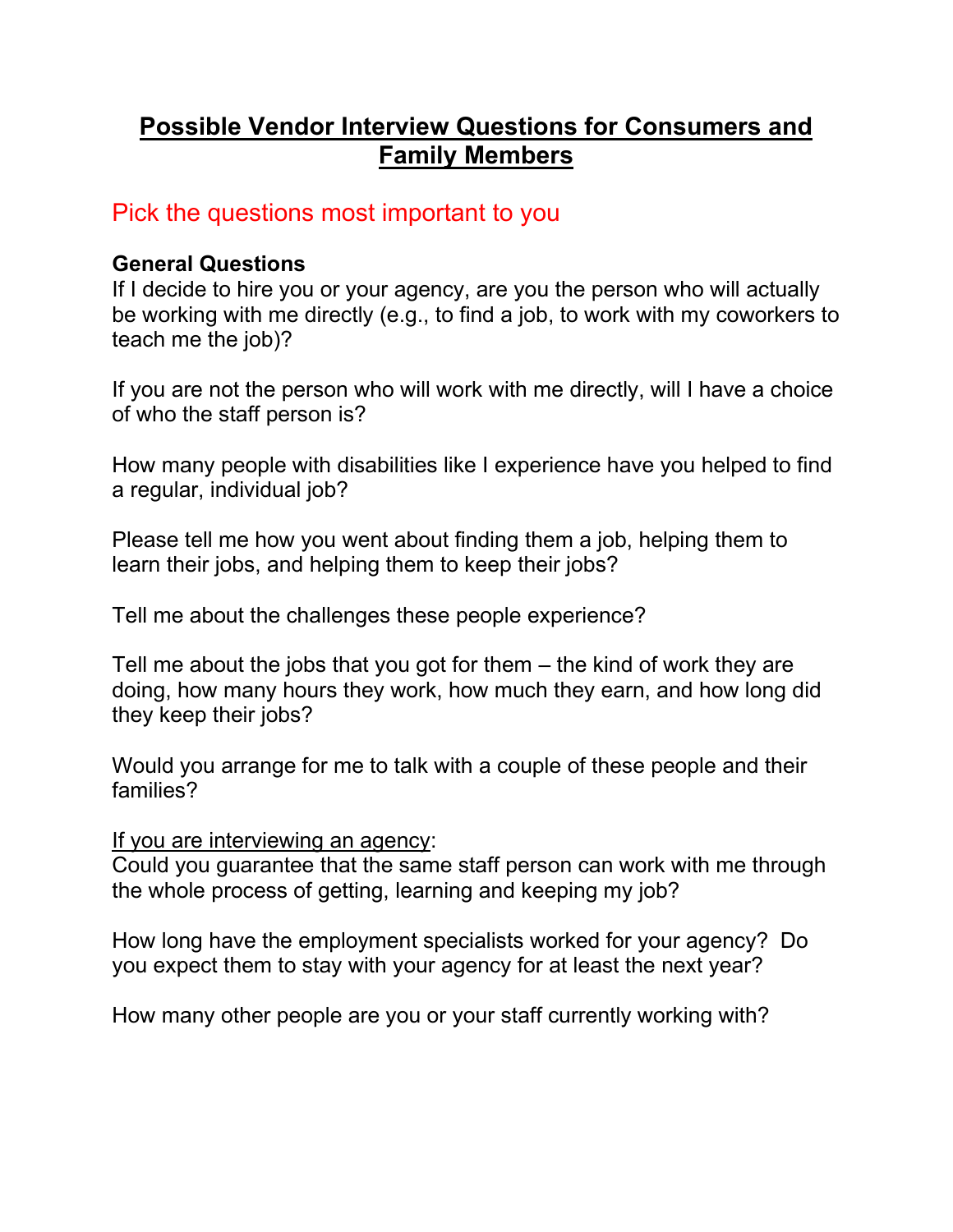#### **Questions Specific to Your Job Goals and Path**

I am interested in the following kind of job: (name job or field)

What would you do to help me find this kind of job?

Where would you look for this kind of job for me?

What would you say to a potential employer?

How would you describe your role to a potential employer?

How would you describe me to a potential employer?

How would you involve me in the job seeking process?

How would you help me learn my job?

Would you keep me update on how the job search process was going?

How would you work with my employer and coworkers to help me learn my job?

How would you work with my employer to help me keep my job?

#### **Other Services**

Do you help people to learn to use the public bus?

Do you transport people whose jobs are not on a public bus line?

How do you do this?

Do you transport people whose jobs are not on a public bus line?

How do you do this?

How flexible would you be in changing the services that I wanted or needed?